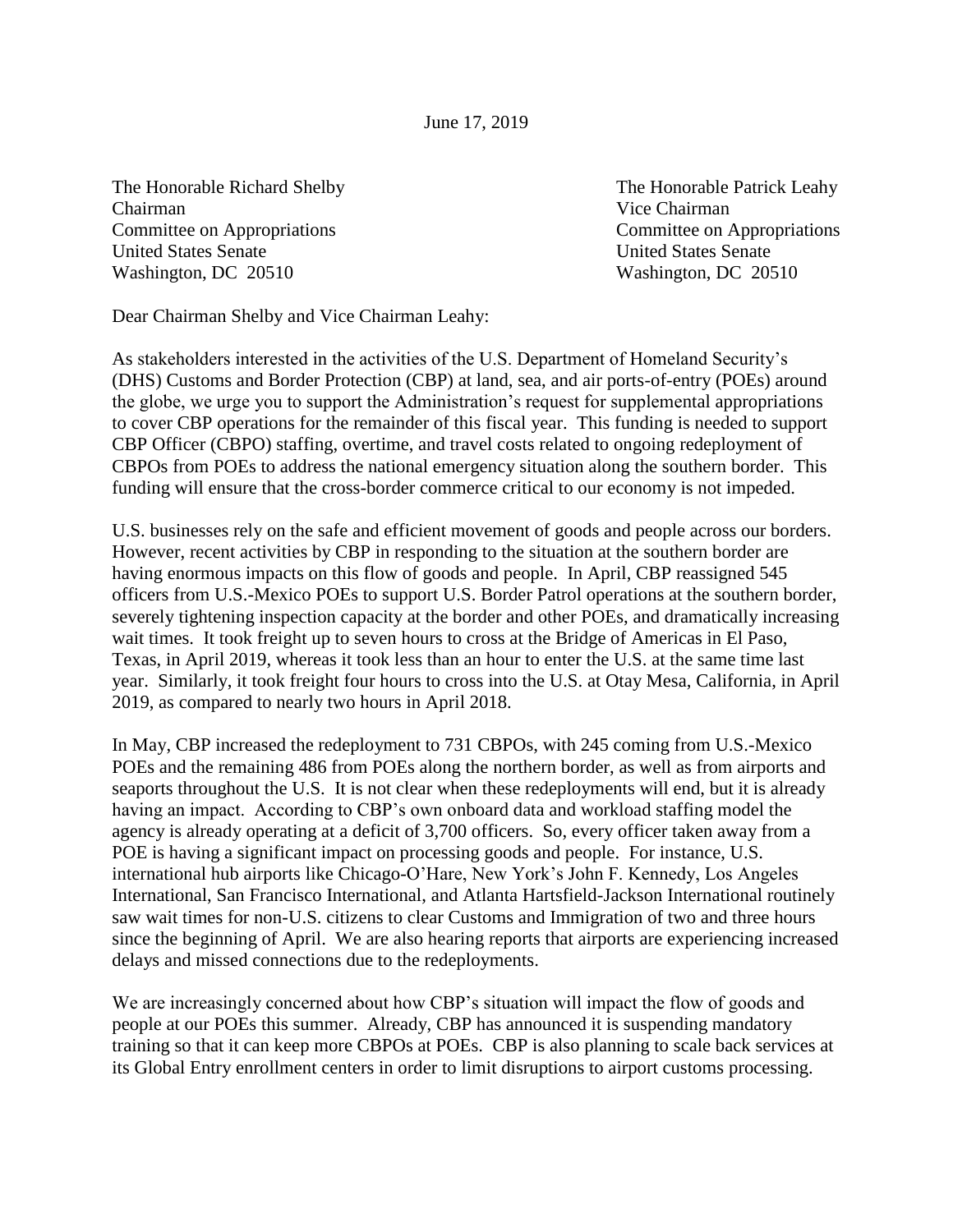We understand that CBP is also exploring steps to limit the disruption of people disembarking cruise ships at sea ports.

Without additional funding, we are concerned that these examples will be the first in a series of increasingly serious disruptions to CBP's critical customs and security work, and to the movement of people and goods at our borders and POEs. We are also concerned that this situation may force DHS to draw upon the resources of other DHS agencies to support CBP if Congress does not provide additional funding.

The critical issues that American businesses are facing because of the situation at the southern border require quick, decisive action so that our government can provide for both border security and the flow of travel and trade. As such, we ask that you provide the supplemental funding to help CBP respond effectively to the challenges it has to overcome now and in the immediate future.

Sincerely,

Airforwarders Association Airlines for America Airports Council International - North America American Apparel & Footwear Association American Association of Airport Executives American Association of Exporters and Importers American Association of Port Authorities American Society of Travel Agents American Trucking Associations Arizona Chamber of Commerce and Industry Arizona Manufacturers Council Border Trade Alliance Borderplex Alliance Brawley Chamber of Commerce California Chamber of Commerce Cargo Airline Association City of Douglas City of San Luis, Arizona Del Rio Chamber of Commerce Delta Air Lines DHL Douglas Industrial Development Authority Douglas International Port Authority Douglas Regional Economic Development Corporation El Paso Chamber of Commerce Express Association of America Federal Law Enforcement Officers Association FedEx Fresh Produce Association of the Americas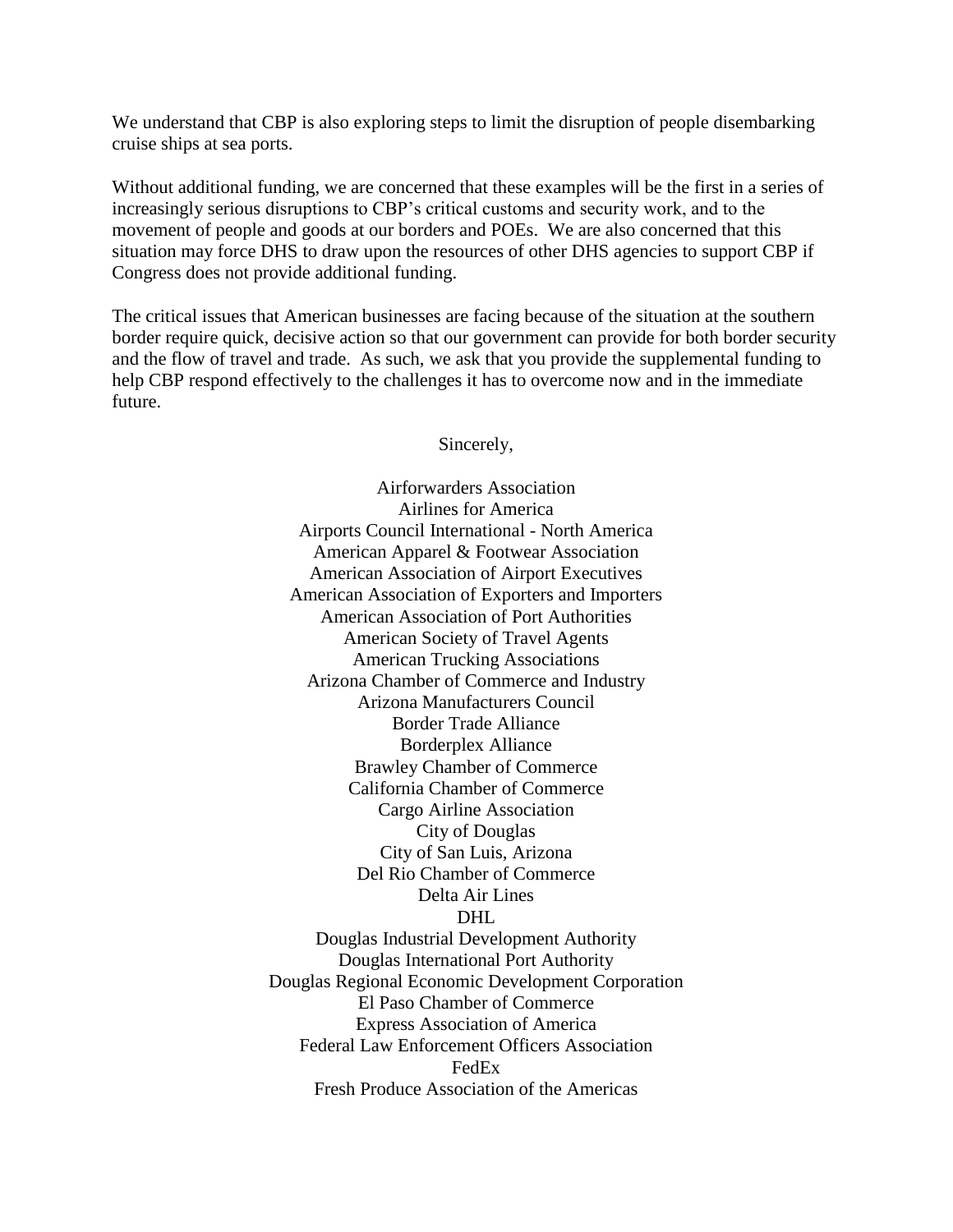Gilbert Chamber of Commerce Global Business Travel Association Global Cold Chain Alliance Greater Coachella Valley Chamber of Commerce Greater Merced Chamber of Commerce Greater Nogales Santa Cruz County Port Authority Greater Phoenix Chamber of Commerce Hueneme Chamber of Commerce Inland Empire Regional Chamber of Commerce International Air Transport Association Lake Havasu Area Chamber of Commerce Laredo Chamber of Commerce Lexington Institute Long Beach Area Chamber of Commerce McAllen Chamber of Commerce Nashville Area Hispanic Chamber of Commerce National Association of Waterfront Employers National Customs Brokers and Forwarders Association of America National Industrial Transportation League National Retail Federation National Treasury Employees Union New Mexico Association of Commerce and Industry Nogales-Santa Cruz County Chamber of Commerce North San Diego Business Chamber Otay Mesa Chamber of Commerce Oxnard Chamber of Commerce Pasadena Chamber of Commerce Port of Baltimore, Maryland Port of Los Angeles, California Port of Monroe, Michigan Port of Oakland, California Regional Hispanic Chamber of Commerce Ryder System, Inc. San Diego Regional Chamber of Commerce San Gabriel Valley Economic Partnership San Ysidro Chamber of Commerce Surprise Regional Chamber of Commerce Texas Association of Business Texas International Produce Association Torrance Area Chamber of Commerce Transportation Intermediaries Association Travel Goods Association Truck Renting and Leasing Association Tucson Metro Chamber U.S. Chamber of Commerce U.S. Travel Association